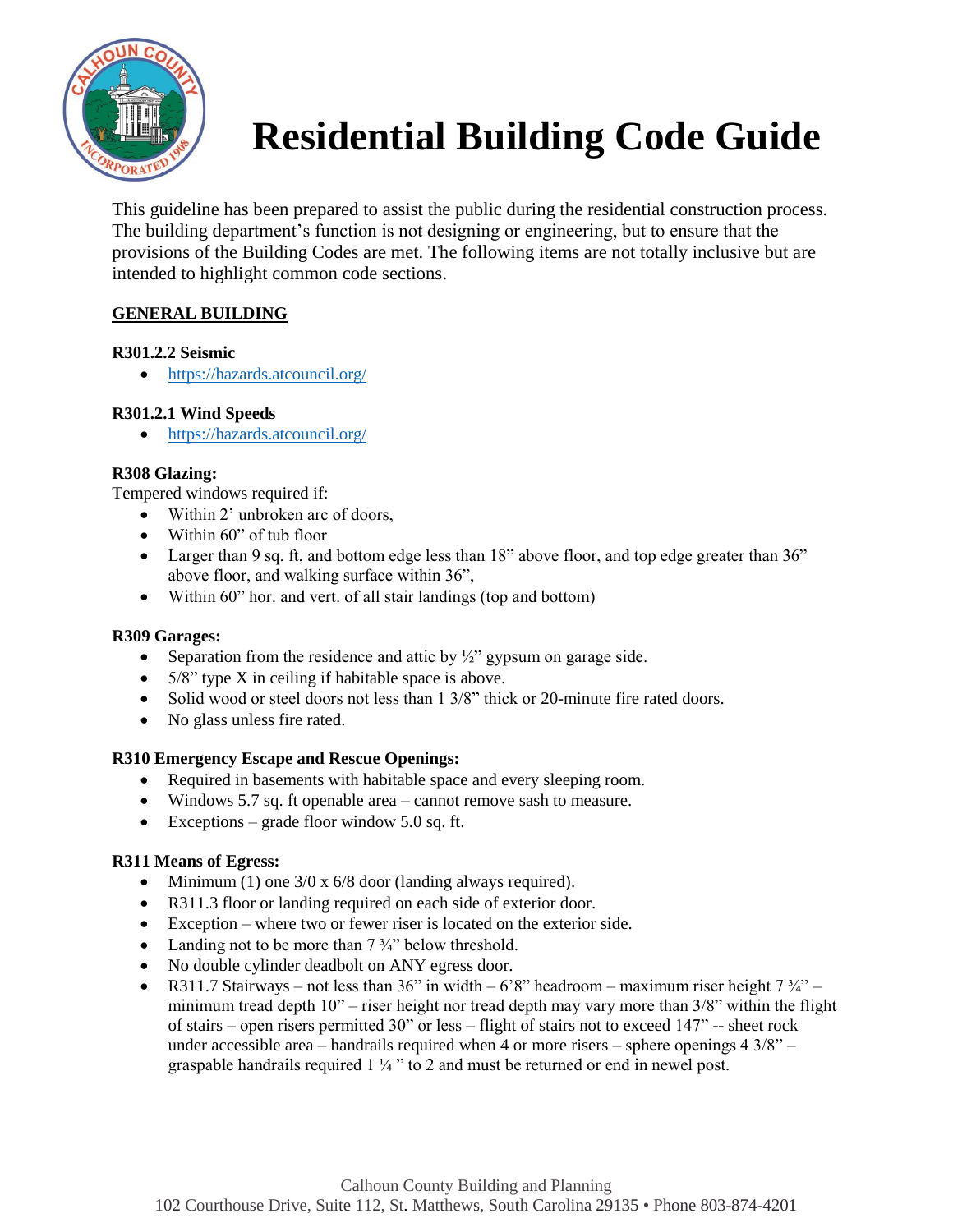

## **R312 Guards:**

• Required on porches, screened porches, balconies or raised floor surfaces more than 30 inches above the floor or grade (grade is measured from the lowest point 6' out) must be 36 inches high and not allow passage of a sphere 4 inches in diameter.

## **R317 Protection Against Decay – Treated Lumber:**

- In contact with masonry or concrete
- Girders within 12" of ground
- Joist within 18" of ground
- Siding within 6" of ground

## **R318 Protection Against Termites:**

- Chemical soil treatment
- Provide soil treatment letter to Building Department

## **R319 Site Address:**

• Display 3" numbers visible from both directions on home side of the street.

## **FOUNDATIONS**

## **R403.1.4 Footings/Slabs:**

- 12" below undisturbed ground surface
- 2 # 4 rebar set on chairs -- rebar must turn corners
- 3000 psi concrete
- Footing width must be installed per plans.
- Slabs must be free of all grass and roots, 6 mil poly-ethylene vapor retarder installed, and termite treated.
- Anchors tying building to slab 12" from corners and every 4' O.C.
- Vertical rebar 4' O.C. from footing up into foundation wall or piers in grouted cells.

## **R404 Foundation Walls:**

- Approved anchors tying the frame to the foundation 12" from corners and every 4' O.C.
- Types M or S mortar required
- Foundation vents installed 3' from each corner and one per every 150 sq. ft.

## **R404.1.5.1 Pier and Curtain Wall Foundations:**

- Approved anchors tying the floor frame to the foundation 12" from corners and every 4' O.C.
- Maximum height 4 feet.
- Consult the Code for seismic or special conditions.

## **R408 Under Floor Space:**

- Foundation vents installed 3' from each corner and one for every 150 sq. ft of crawl space, see R408.2 for exceptions.
- Minimum access opening through the floor  $18"$  x  $24"$  perimeter wall  $16"$  x  $24"$ .
- •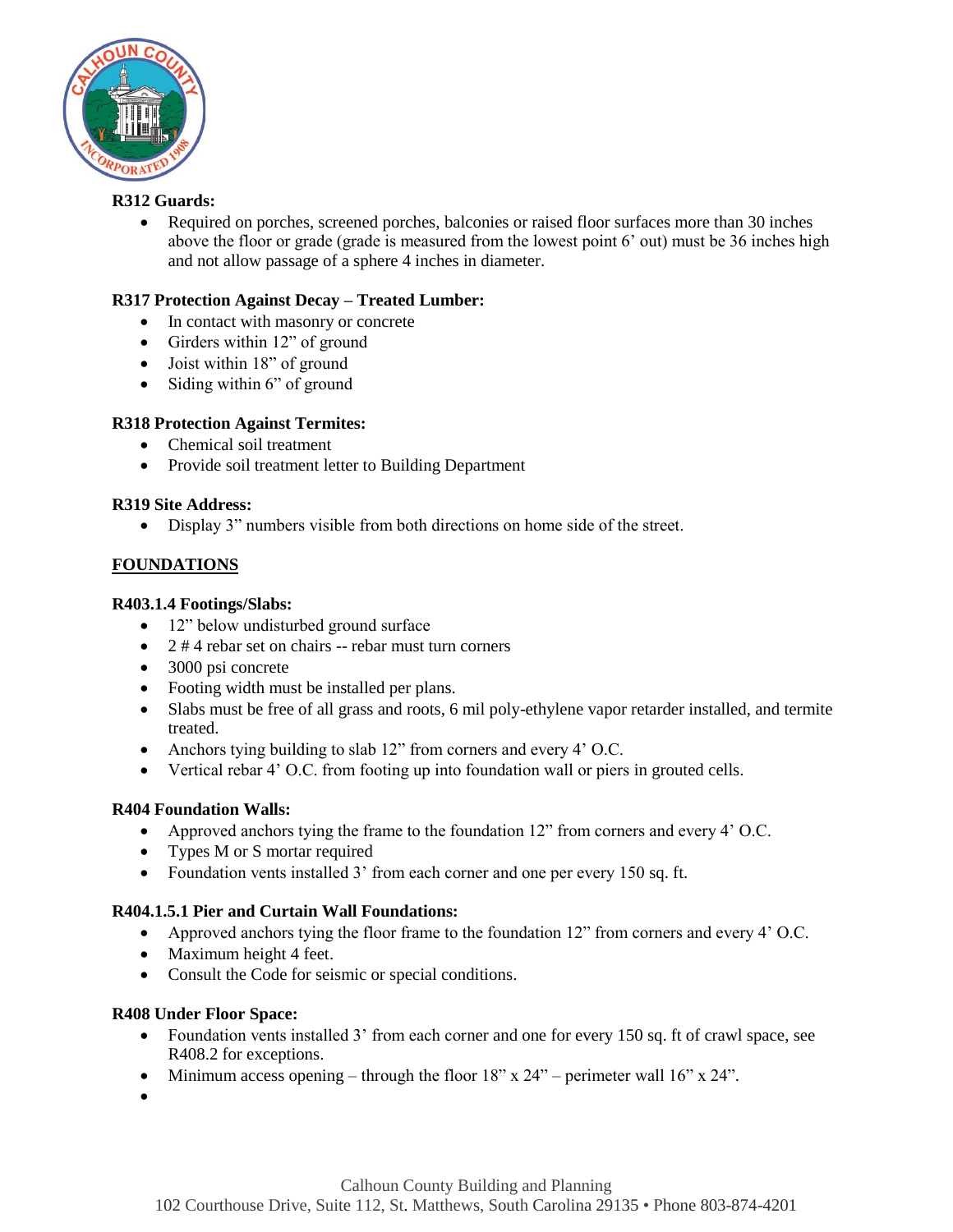

• Under floor space shall be graded, free of any vegetation or organic matter, wood, and construction debris.

# **FLOORS**

#### **R501 Framing – General:**

- R507.2 (tables) Decks must be attached to home using  $\frac{1}{2}$ " min. through bolts or shall be selfsupporting.
- R502.6 Joist, beam or girder shall bear a min. of  $1 \frac{1}{2}$  on wood or metal and 3" on masonry.
- R502.8.2 Engineered wood products shall not be cut, notched, or bored unless considered in the design.
- Header and girder spans see tables R505.5 (1) and R502.5 (2).
- Cutting and notching of joists and stud walls.

## **WALL CONSTRUCTION**

#### **R601 General**

- R602.8 Fire blocking required.
- Wall bracing see table R602.10.1 and R602.10.3.
- R802.5.1 Purlins permitted to reduce rafter spans. Purlins shall be sized no less than the required size of the rafters.

## **ROOF-CEILING CONSTRUCTION**

#### **R801 Roof Ceiling Construction General**

• R807 Attic access opening minimum of 22" x 30". 10.Provide truss installation plan at rough-in inspection.

#### **Energy: 2009 International Energy Code**

- Windows U factor .50 or less.
- R-19 min. in floor system/crawl space.
- R-13 min. in the walls.
- R-30 min. in attic with 1" airspace between insulation and roof deck.

## **MECHANICAL**

#### **Heating and Cooling:**

- M1401.3 HVAC equipment shall be sized in accordance Manual J.
- M1305.1.3 Appliances in attics.
- M1502 Dryer exhaust must be rigid metal duct, maximum length 35', deduct 5' for each 90degree bend and 2 ½' for each 45-degree bend, tape (airtight) all joints NO SCREWS.
- M1505.4.4 (table) Bath fans must be 50 cfm and vented to the exterior.